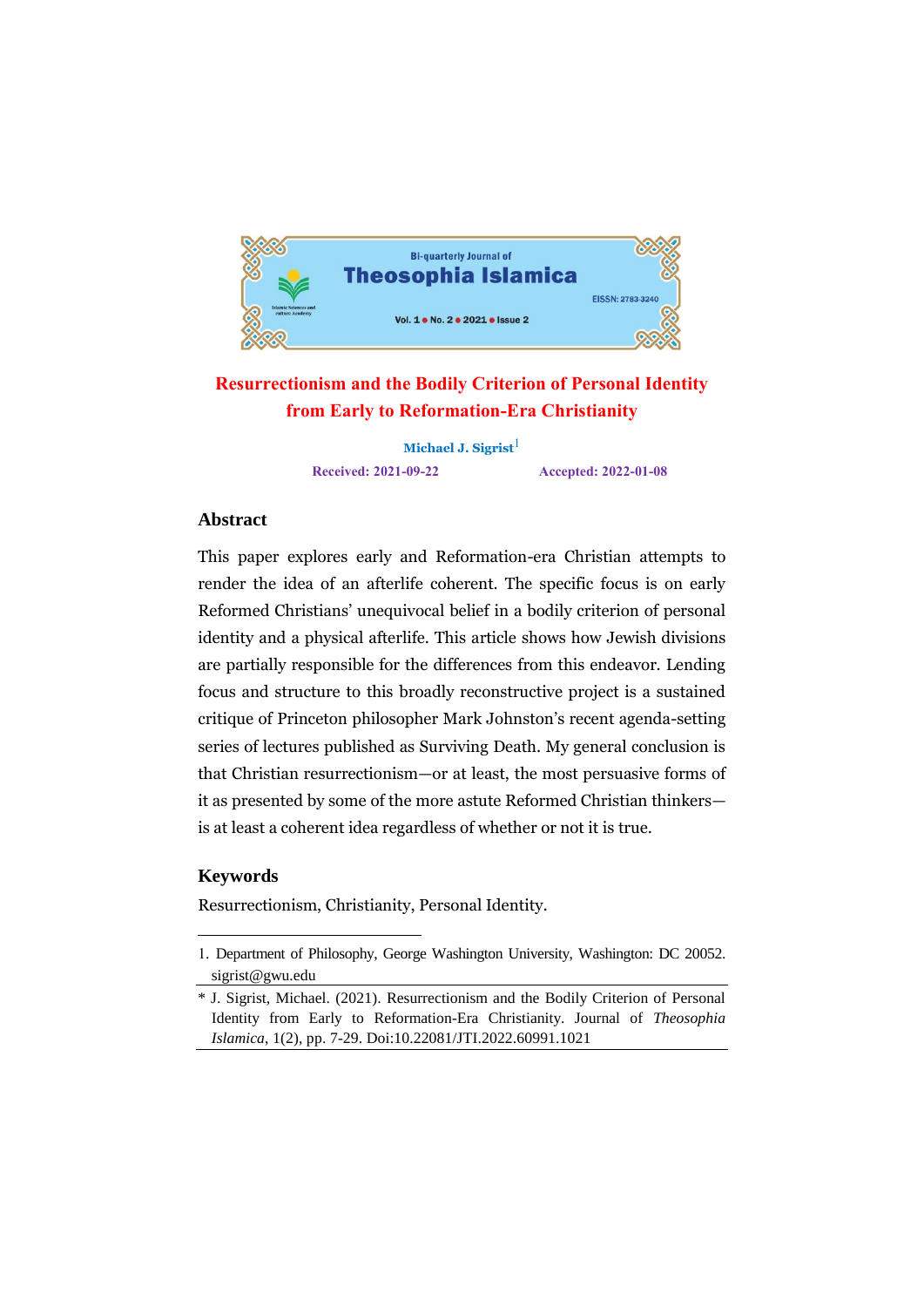#### **Introduction**

Christian thinking about the afterlife and immortality can be traced to two conflicting sources. The first is the Pharisaic doctrine of the resurrection. Not all Jews during the early Roman Empire believed in an immortal soul or an afterlife. The Gospel book of Mark records that during his trial, a group of Sadducees attempted to confound Jesus by putting to him questions that made the notion of an afterlife conflict with the laws of marriage (proof, thought the Sadducees, that resurrection was impossible) (Mark, 2010). By contrast, the Pharisees—notably, the Apostle Paul was a committed member of this group—believed in resurrection, an explicitly material afterlife in which the bodies of the dead are physically raised and reconstituted. The reconstituted body was clearly understood to be the same person as had died. The notion of an afterlife that will call following accepted precedent— 'resurrectionism' clearly presupposes a bodily criterion of personal identity. Immortality in the afterlife is achieved by the fact that one will enjoy the same body after the Great Day as one enjoys now.

The second source of Christian thinking about the afterlife comes from Greek philosophical and especially Platonic influences. While it is unlikely the earliest Christians (from the first century CE) were very conversant in Hellenic philosophy, by the fourth and fifth centuries—significantly, the time which witnessed the important Councils from Nicea to Chalcedon—the Church 'doctors' who would decide what the basic orthodox tenets of the Christian religion (most notably, Origen, Tertullian, and Augustine of Hippo) certainly were. From these sources and Plato especially that the notion of an afterlife came to rest upon the idea of an immaterial soul that could not be destroyed and therefore would survive the body's death.

These two traditions vie uneasily throughout pre-Reformation Christianity. The first portion of this paper (roughly a third) briefly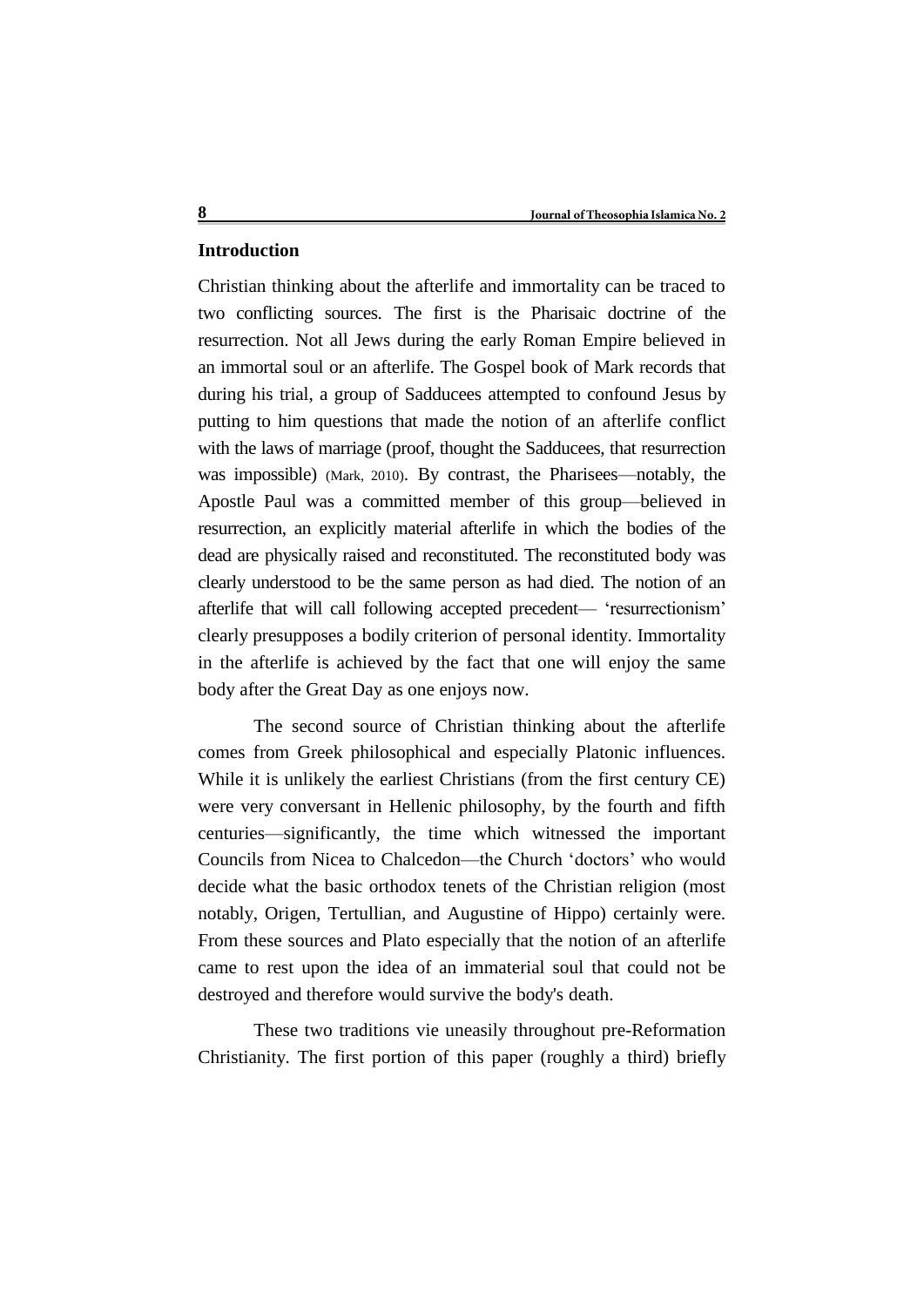outlines and comments upon the juxtaposition of these conflicting sources and remarks upon attempts by Catholic philosophers such as Thomas Aquinas and Anselm of Canterbury to marry them in ways that were not explicitly inconsistent. However, the majority of the paper focuses upon the fundamental rethinking of the matter enabled by Reformed Christian thinkers who would reject accepted Catholic doctrine.

Specifically, Reformed Christian and Lutheran thinkers nearly universally rejected the Platonic conception *in toto* and resolutely affirmed the Pharisaic tradition of resurrectionism. That is to say, almost all Reform Christian thinkers of the 16th and 17th centuries insist upon a bodily criterion of personal identity vis-à-vis the afterlife. Histories of this era that touch upon matters of a dispute over the afterlife tend to explain the emergence of resurrectionism mainly by appeal to doctrinal forces: a desire to return to a conceived 'early church' and an associated deep mistrust of anything Hellenic. By contrast, philosophical work on personal identity rarely reaches back to sources such as the early Reformed Christians due to the professional burden that arguments should not rest upon assumptions about the supernatural. This research, therefore, turns to these texts and history with a philosophers' eye and re-constructs attempts by early Reformed and Lutheran Christians to develop an entirely physical conception of the afterlife based upon the bodily criterion of personal identity assumed by resurrectionism.

This latter, longer portion of the paper is organized around the recent attempt at refutation of Christian physicalism by Mark Johnston. Johnston claims that the very idea of personal identity by bodily identity after death and physical corruption is 'incoherent.' As examining the writings and arguments of Reformed Christian resurrectionists and mortalists (those thinkers who believe that the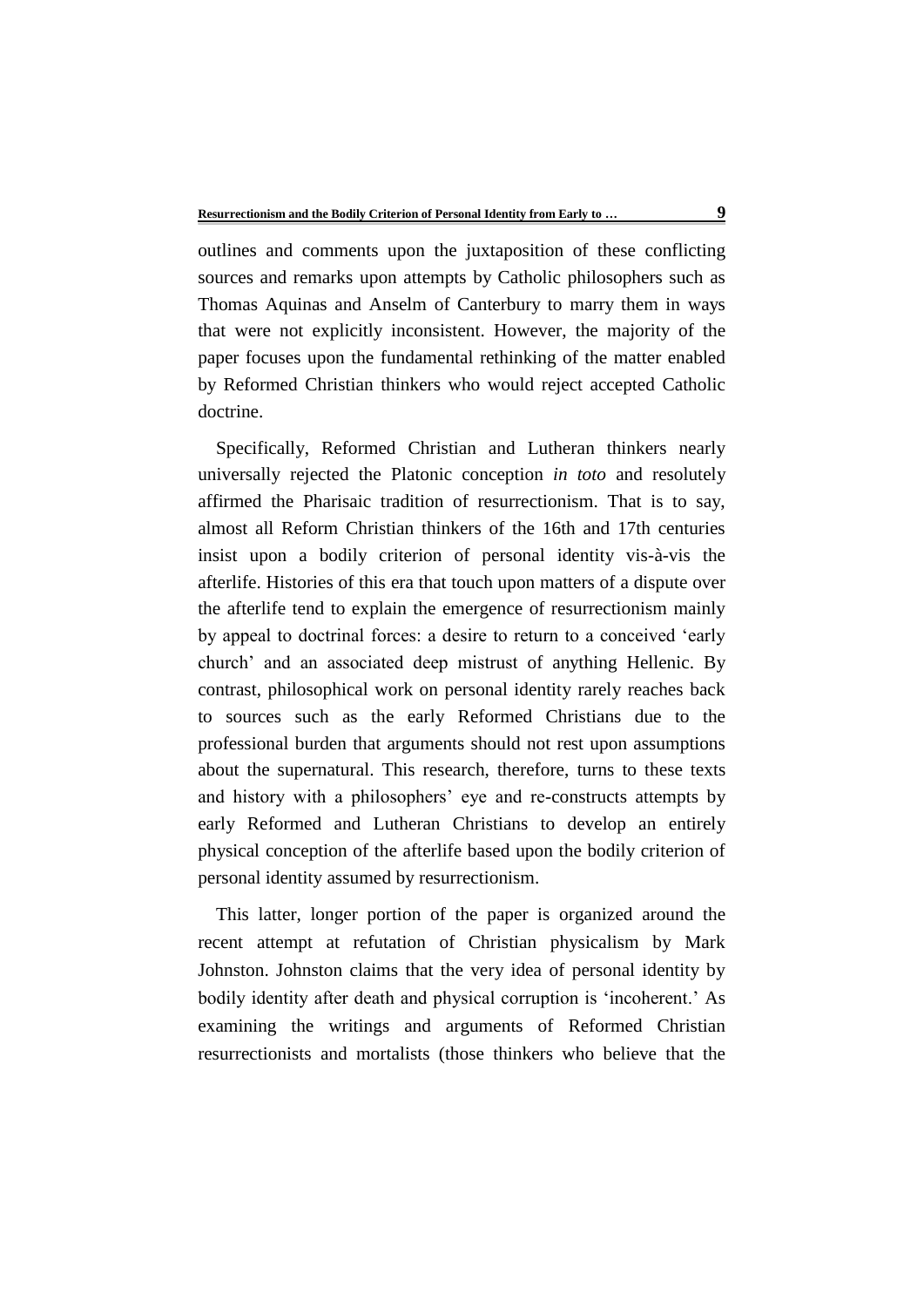person ceases to exist from the period after death to the period of Judgment Day, at which time God brings the person back into existence) in order to show that (1) they are aware of the sorts of objections which Johnston raises and (2) offer rejoinders that, while not refuting Johnston's argument, subject them to reasonable rejection. Specifically, Johnston offers a moral argument that he claims is based upon a wholly 'mundane' notion of necessity. He claims that the mundane laws of necessity hold regardless of one's supernatural views. This paper provides an argument to show that Johnston's demonstration of this claim is weak. Therefore, how one views the supernatural, most significantly the purposes and nature of God, influences how one conceives of the afterlife. An examination of writings further reinforces this point precisely by Reformed Christians (which partly explains why esoteric disputes in this area were regularly heated). This research lays out the problem as early Reformed Christians determined what constitutes the same body and why the same body can be understood as being the same person.

The foundation of the Christian belief in an afterlife is supposed to be guaranteed by the death and resurrection of Jesus. Christians believe that, like Jesus, they too will die, but also like Jesus, that they will be resurrected again in the world to come. This much is settled Christian doctrine. Less universally agreed upon is any understanding about what exactly this means. This paper intends to analyze the doctrine of resurrection in light of the bodily criterion of identity and briefly discuss the historical and scriptural bases many, especially Reformation-era Christians, offer to support this interpretation of resurrection. Then turn to examine some of the philosophical difficulties this interpretation faces, and offer no opinion on the truth of the doctrine, but argue that some of the most important criticisms of it can be defeated and that the doctrine can be interpreted in a manner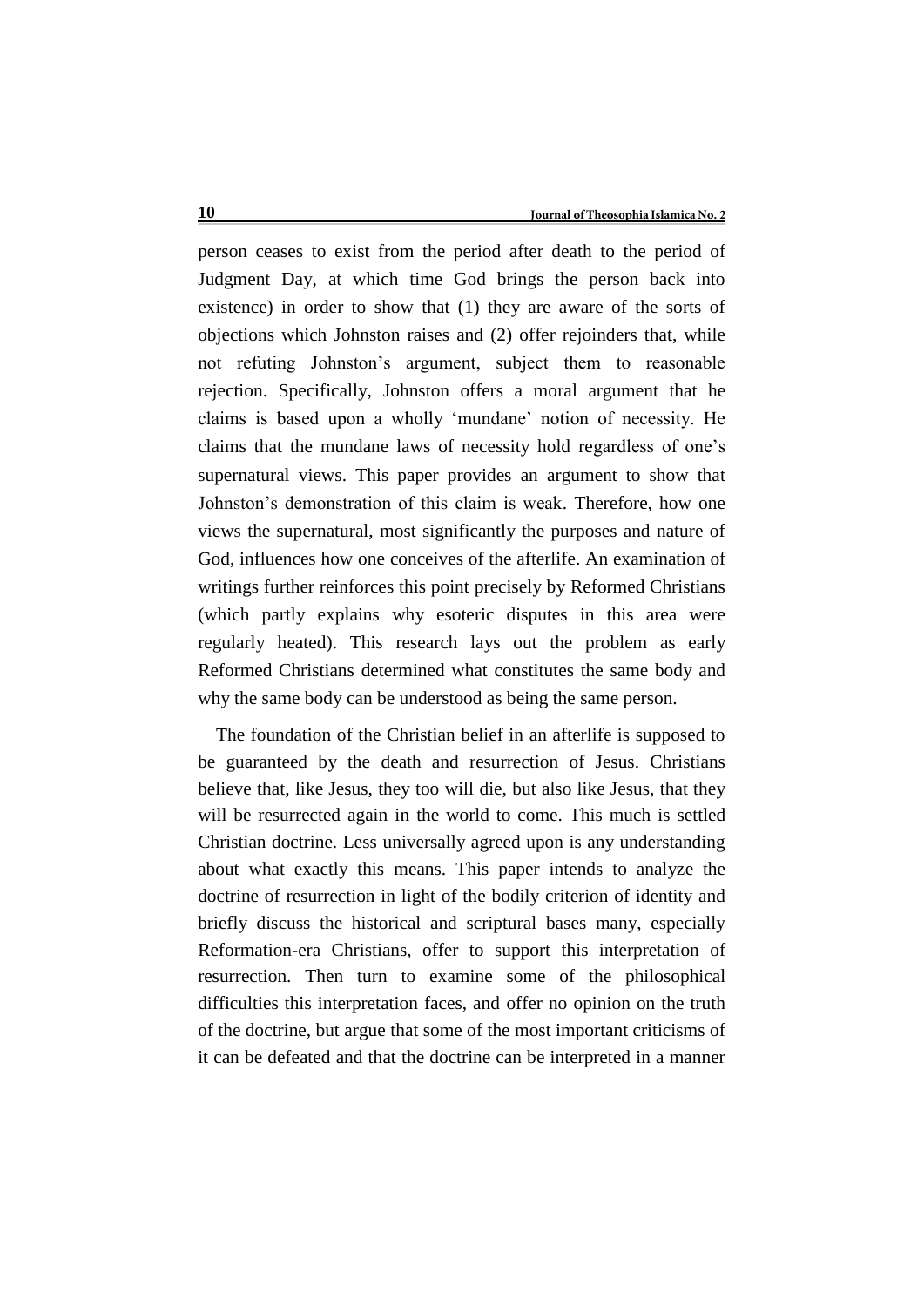consistent with the bodily criterion of identity.

Resurrectionism is a religious doctrine that a person will die but come to be again through a re-quickening or re-animation of the dead body. The origin of this doctrine is clouded behind millennia of lost texts, political upheavals, and civilizational tumult. There seems to be some consensus that resurrection emerged originally among the Zoroastrians and came to Judaism sometime during or just after returning from exile (Swain, 1986). There is some disagreement about exactly *when* the doctrine involves *personal* immortality, but most scholars agree that it is a belief commonly found in Judaism (Swain, 1986; Ferguson, 2003).

### **Resurrectionism in Judaism**

The Christian doctrine of resurrectionism, as with most things Christian, is, in fact, a Jewish notion. There was hardly a consistent view on the afterlife and the nature of the soul in Judaism even after the return from exile. There was some agreement that the dead gather in a great cavity in the earth (the *Sheol*), but this may have been something like the old Roman view that the souls of the dead were not personal and became in death part of an impersonal *mane* (Ferguson, 2003). The idea might have emerged from pressure to acknowledge that life after death is a *reward* for virtue in this life—a doctrine that becomes essential for rabbinical orthodoxy. Importantly for later disputes, this entails that the soul is not *by nature* immortal (Stendhal, 1965). This point will be necessary for argument later in the paper.

The Pharisees, who figure prominently in the New Testament, argued for a bodily resurrection that would be much like daily life in the present, only better in the world to come. They were challenged on this claim by the Sadducees, who also figure prominently in the New Testament but deny both the immortality of the soul as well as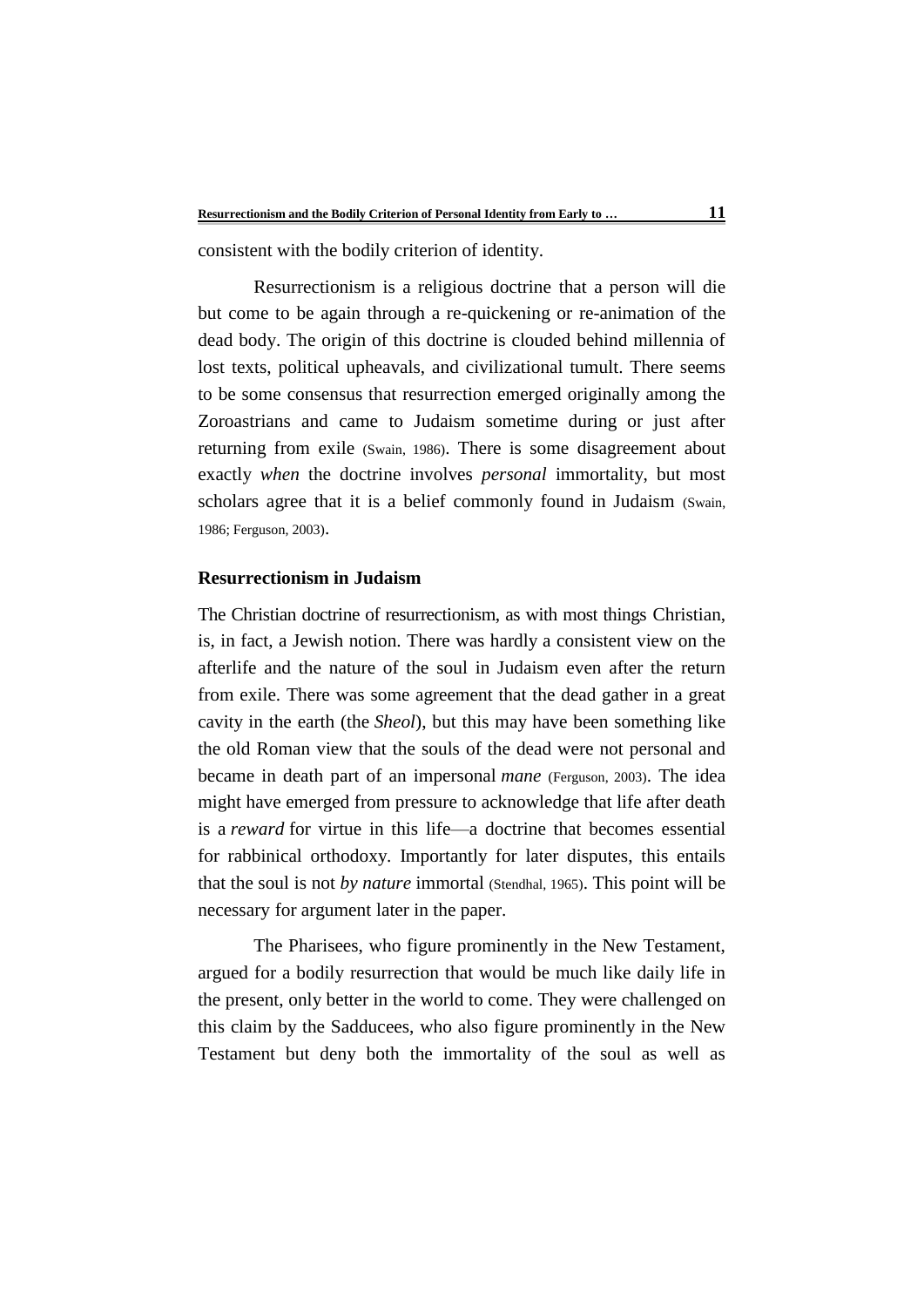personal resurrection. During his trial, Jesus is questioned by the Sadducees in a way designed to lead him into an inconsistently, which avoids subtly changing Pharisaic law. Matters naturally are always fraught interpretatively, but Jesus probably held a view of the afterlife that was closest to the Pharisaic doctrine of resurrectionism, and it is important to note that Paul (or Saul) was himself a Pharisee.

# **Resurrectionism in Catholicism**

By the second and third centuries, ace Christianity thinkers such as Tertullian and Origen had begun to force some systematic coherence onto Christian doctrine. Christian philosophy, in other words, was starting to supplement and strengthen but, of course, also alter Christian dogma and doctrine. Issues such as the nature of the trinity, the status of Jesus, original sin, and the organization and authority of the clergy and church itself were by no means settled, nor is it a history of purely theoretical conflicts. All the same, the world in which these developments took root was the Greco-Roman world of the Imperium Romanum, a world that, among the educated and intellectual citizenry, certainly had become used to the doctrine of the immateriality of the soul even if there was not universal agreement.

By the time of the First Council of Nicea (325 ACE), Hellenistic philosophical language had become a common source for explicating many theological concepts (these sources, in turn, come from early Orphic and Pythagorean systems of thought). Thus by the end of the fourth century, Augustine could defend the doctrine of the soul's immortality by appealing to its immateriality and doing so along *explicitly Platonic lines*. The soul must be immaterial and therefore immortal, Augustine at one point argues, because it can grasp immaterial objects, for anything able to grasp an immaterial object must itself be immaterial. This, of course, is an argument found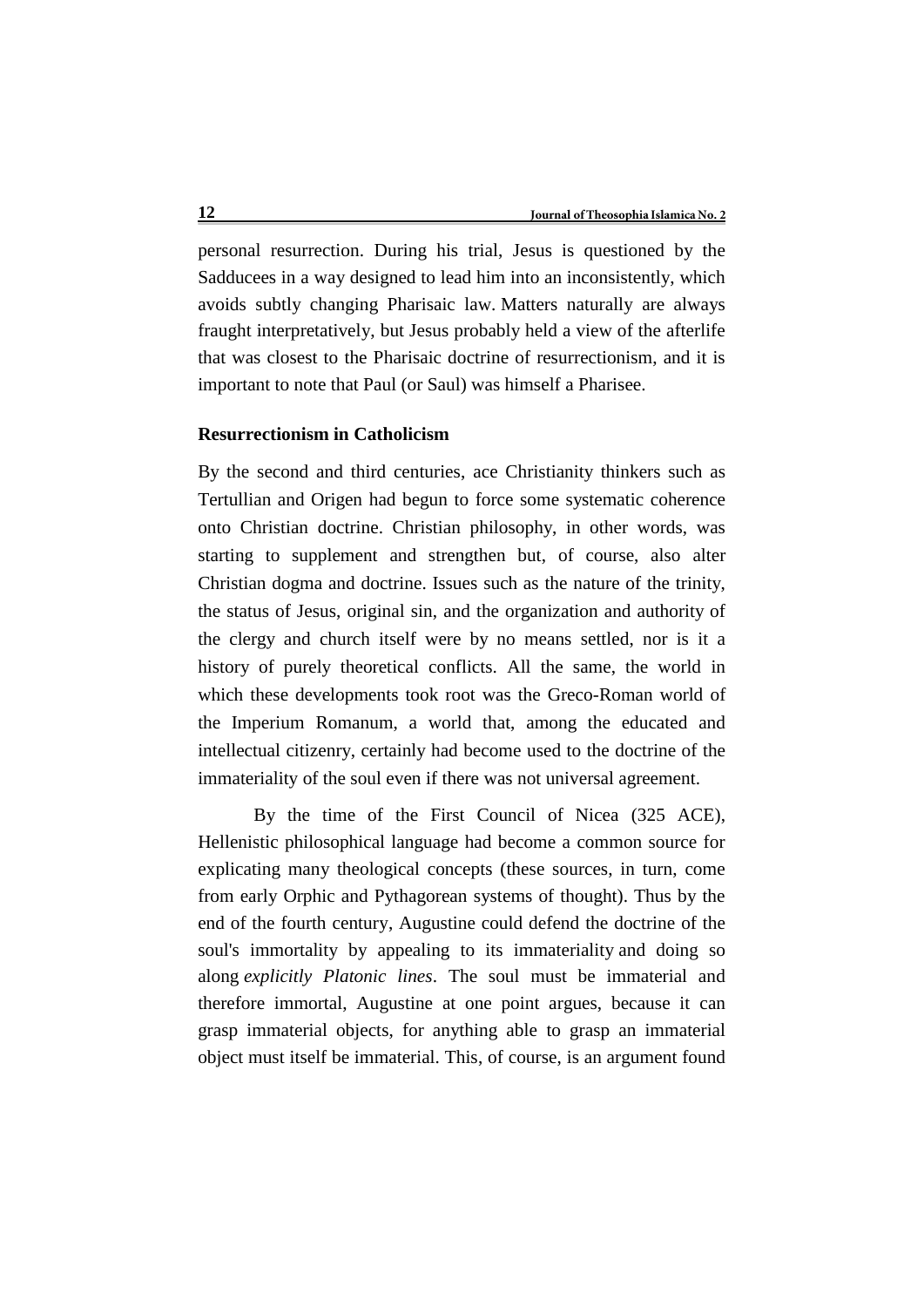in Plato's *Phaedo*. Notice that a Platonic doctrine is not being used to justify or lend further support to a doctrine already clearly articulated in scripture. There is no talk of an immaterial soul in the New Testament. Augustine is importing a belief into Christianity to make sense of a specific doctrine, in this case, resurrectionism. Catholic thinking on the subject remained more or less stable, if also contentious, throughout the millennium following Augustine's death. Resurrection is easily accounted for in a Platonic doctrine because, in this case, the soul survives the body's death. After all, it is not essentially embodied. The body can cease to exist while the person survives. Resurrectionism then, if it is admitted to be material, is the re-incorporation of an immaterial soul into a new body.

Indeed, the most significant change during this period was the introduction of Aristotelian rather than Platonic concepts. Aristotelianism can do justice to the basic idea of resurrectionism without rejecting *tout court* the soul's immateriality. According to the Aristotelian doctrine found, for example, in Aquinas, the whole person is a union of form and matter. However, the soul is a person's tangible form and can exist independently of the body. Aquinas' considered position seemed to be that at death, the *rational part* of the soul would find itself in purgatory, suffer the fires of iniquity to be purified for paradise, and unite again with the body on resurrection world to come. The benefit of this hylomorphic theory of immortality is that it returns the momentousness to the fact of the resurrection. The problem with this version complements its benefits: is *someone* in purgatory? If the point of purgatory is to do penance for the sins of one's life, then it would have to be *that person* doing penance, and if so, then the problem is just repeated within the hylomorphic framework.

Aquinas confronted one more problem that will be of interest to us later: suppose, he asks, that there exists a community of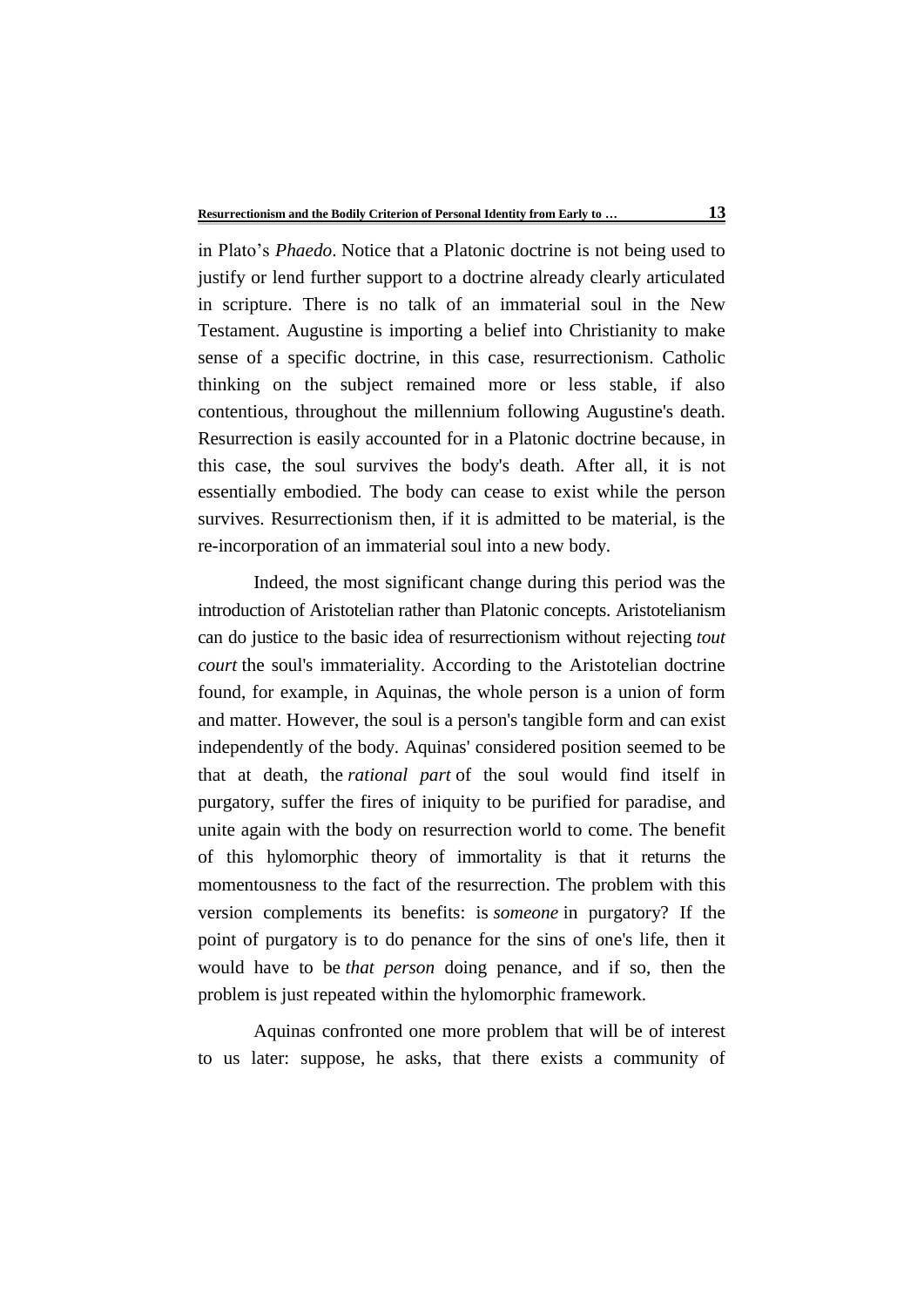cannibals wherein each generation gets sustenance by eating the remains of the previous generation? (Aquinas, 1989). According to Aquinas' hylomorphic doctrine, the whole person is the union of matter and body. Drawing from Aristotle, it is a *matter* that individuates forms into particular substances. So while the matter in its pure state may be pure potency (and therefore nothing), it is important that, if a substance is to be the substance it is, it retains the same matter. The problem the cannibal community poses for this model is that if the son eats the father, and the grandson the son, and so on, to whom, for example, does the liver go at the day of resurrection into the world to come? Aquinas' answer here is that *God's Justice* will not allow this to happen. Such an eventuality is perhaps *possible*, but God will not allow it to occur. Aquinas speculates that some essential part of the father will be only a superfluity in the son and that God will guarantee that an essential part will remain for each person, even if a part of the other persons, out of which the original person will be resurrected.

### **Resurrectionism in the Reformation**

The end of the 15th and the beginning of the 16th centuries was an exciting time for the doctrine of the soul's immortality. For example, in Northern Italy, the re-discovery first of Aristotle and then of his Arabic-speaking commentators—importantly, Avicenna and Averroes lead to a lively re-thinking of the nature of the soul, person, and immortality and the afterlife. Pietro Pomponazzi, to take just one case, was an important philosopher at the University of Bologna between 1511 and his death in 1525. Pomponazzi looked at the Aristotelian concepts we have just seen Aquinas use to explicate the doctrine of immortality and the afterlife but drew a scandalous conclusion: that the soul, and therefore persons, are mortal. The soul cannot exist without the body, Pomponazzi reasoned, since thought requires a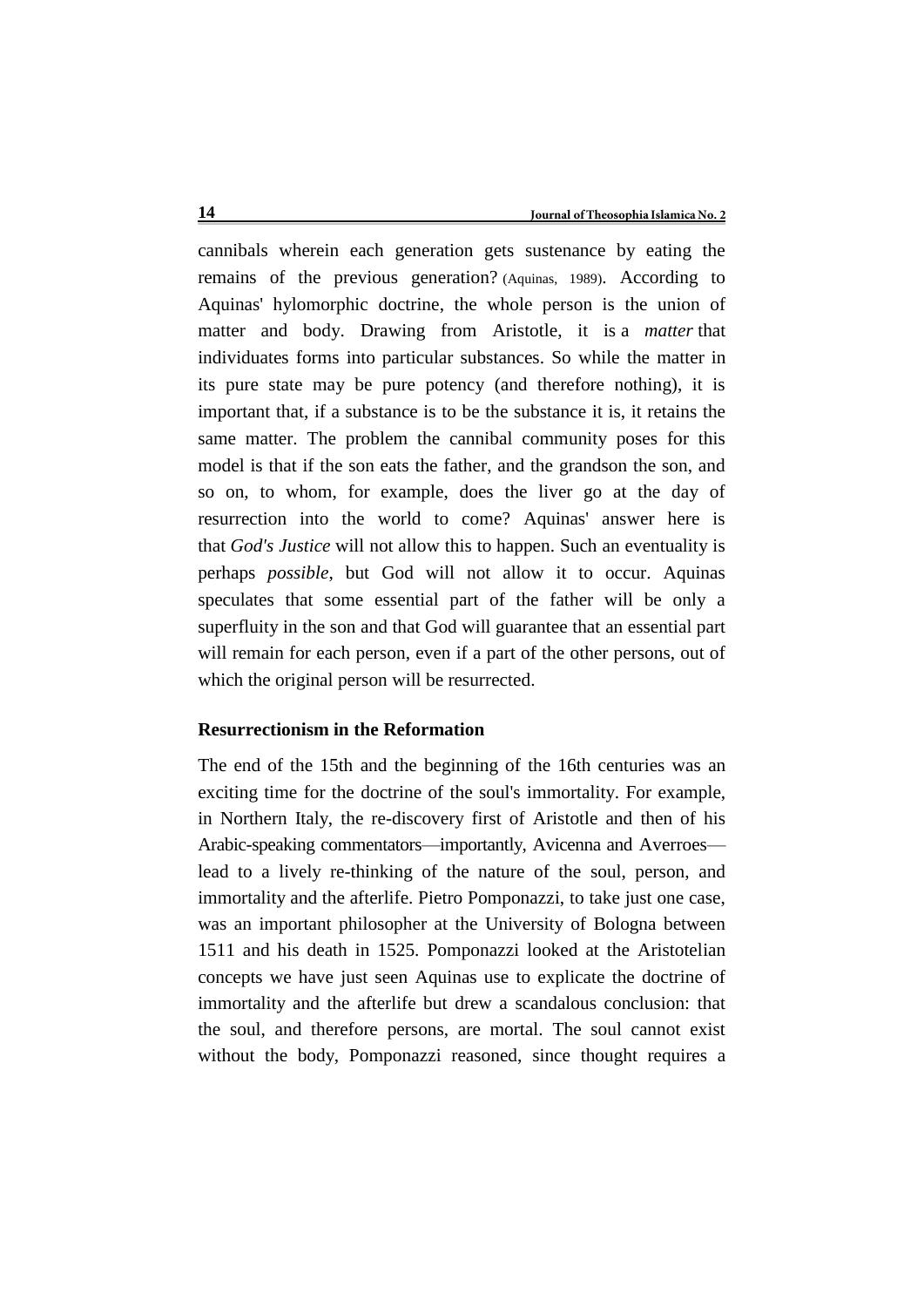body—specifically, the phantasmata—to actively think and therefore exist; without the body, the soul has no actuality and hence is not.

Pomponazzi knew that this doctrine—known as Christian mortalism—was controversial because it directly contradicts the decrees of the fifth Lateran Council on precisely this matter known as the *Apostolici regiminis*. In response to both the rise of mortalism as well as the Averroist doctrine of a single possible intellect for all souls (denying personal immortality), the *Apostolic Regminis* decreed that the natural immortality of the soul and that each body has its soul to be a matter of revealed truth and immutable Church doctrine. As a way of hedging his argument, if not his well-being, Pomponazzi had concluded his work on the matter—*Treatise on the Immortality of the Soul*—by acknowledging that his conclusions were only probable and that Christian faith as known through revelation teaches us otherwise.

Pomponazzi, however, had no interest in leaving the Catholic faith. This is not true for his nearly—contemporary transalpine reformers in Germany, Geneva, and elsewhere. Chief among these is Martin Luther. The *Apostolic Regminis* was issued in 1513. In 1517 Luther had nailed his 95 theses to the doors of Wittenburg Castle, and by 1521 had been excommunicated from the church. Luther, therefore, felt little need to rectify his teachings with the Lateran decrees.

Nothing is said directly about the doctrine of immortality or resurrection in the 95 theses themselves. Luther does, however, offer qualified and tepid, yet all the same clear, assent to the doctrine of purgatory. His contention in the theses is not over the existence of purgatory but instead on the power of official clergy, and especially the Pope, to direct intercession on behalf of the souls there residing. It should be obvious that purgatory poses a problem for a materialist or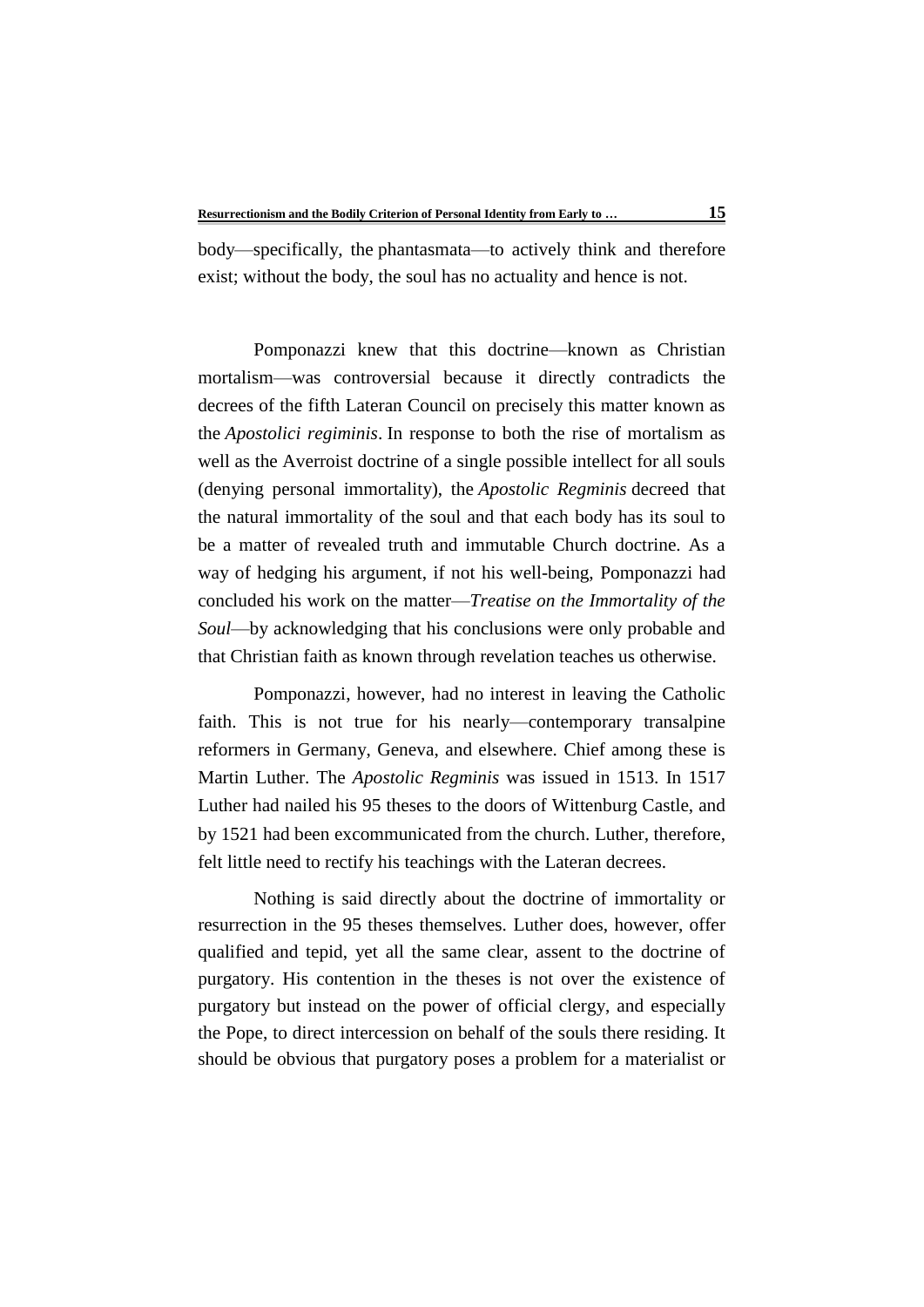mortalist theory of resurrection. Whatever the nature of purgatory, it is clear that purgatory is not a place on earth and certainly nowhere where dead bodies are found. Therefore, it is difficult—as we have already seen in the case of Aquinas—to maintain a belief in the existence of purgatory without also believing that the soul is in some sense immaterial and hence able to migrate to some place where the body is not.

By 1530, however, Luther had rejected the doctrine of purgatory outright. Nevertheless, he still has a problem maintaining the doctrine of physical resurrection. These problems are based on scripture, not philosophy: on the one hand, Luther thought that both the Old and New Testaments were clear that judgment occurs immediately upon the moment of death. Souls do not undergo, as Catholics taught, a period of purgation and penance prior to judgment but after death. However, resurrection into everlasting life is not supposed to occur until the advent of the world comes. So how can it be the case both that one is judged immediately and yet not resurrected until the return of Christ and arrival of the world to come? Luther's answer is ingenious, if not wholly compelling. On scriptural grounds, he rejects the notion that resurrection occurs after judgment. If judgment were to occur after death but before the resurrection, we (our souls) would have received all that is decisively important before this (Althaus, 1966). Resurrection and the arrival of the world to come would not be, in this case, momentous events. On the last day, the person, not the person's body, is resurrected. On this very point in the entertaining and important *Tischreden* Luther declares: "If one says Abraham's soul lives, but his body is dead, this is rubbish! The whole man shall live!" (Luther, 1857). Elsewhere he protests his commitment to a material soul, commenting: "It is my opinion that the soul is not added from outside but is created out of the matter of the semen" (Luther, 1857). To make sense of both immediate judgment and to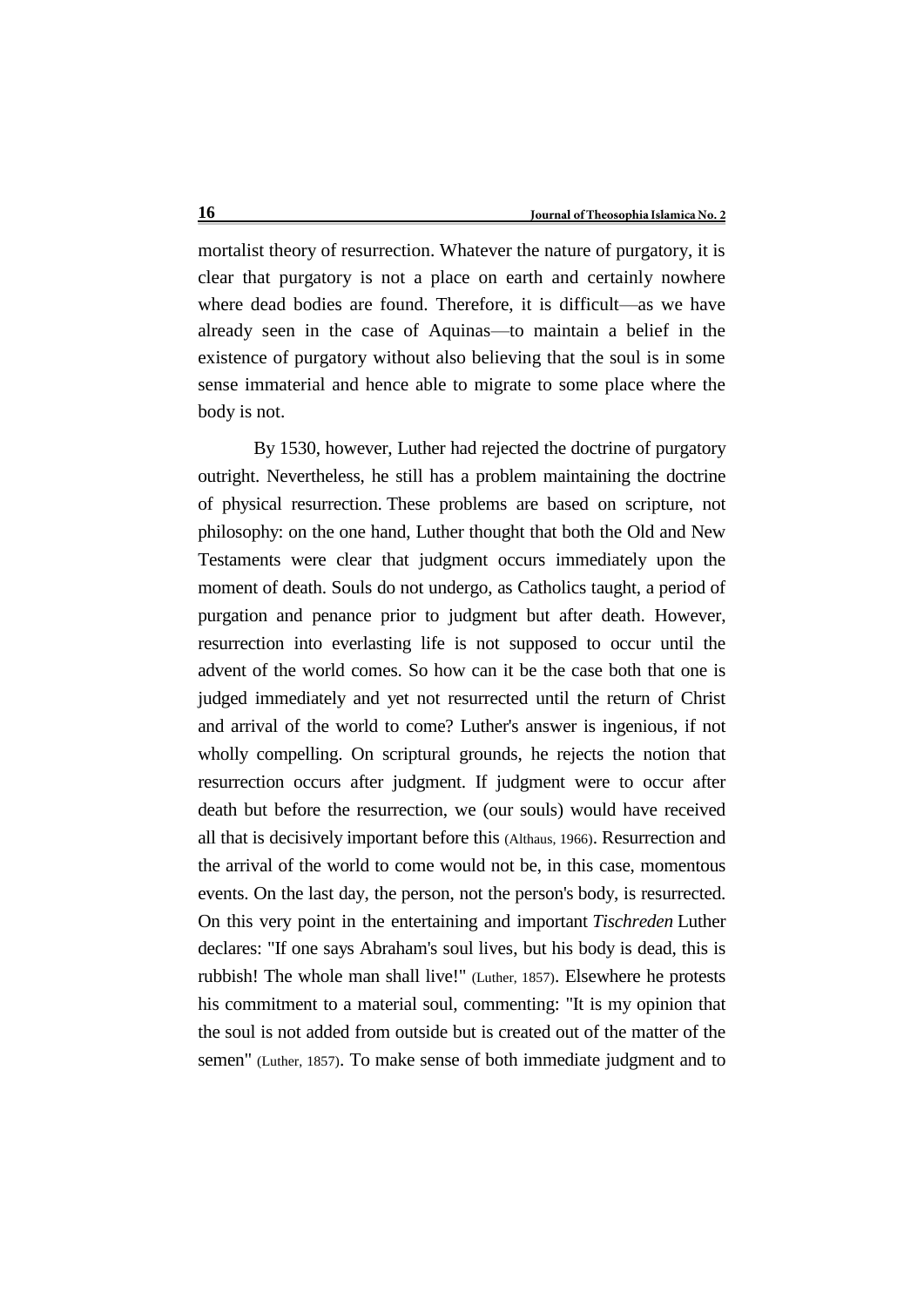wait for the arrival of resurrection, Luther evokes a doctrine later known as 'soul sleeping':

> Thus, death is called sleep in the Scriptures. Just as one who falls asleep and wakes up unexpectedly the following day does not know what happened in the meantime, so we will suddenly rise on the Last Day without knowing that we were in death and have passed through death (Luther, 1857).

There are problems, of course, with this account. One that Luther addressed comes from the account in Luke of the thief on the cross. There Jesus says to the thief: "Truly I tell you, today you will be with me in paradise" (Luke. 23:41). Doesn't it follow from Jesus' promise that the thief will be in paradise with Jesus *today*, not after a long nap? While there have been attempts to read 'today' as qualifying the time of utterance rather than the promised event, Luther deals with this problem in a different way, one familiar to apologists throughout the centuries: this is a mystery not because the soul-sleeping doctrine is unsound but because we have a limited concept of time. God reminds his fellow diners (this is again from the *Tischreden*), is the God of the living, and confusions like that are the rubbish that results when "philosophy is introduced to theology!"

Even if arguments *ad mysterium* suffices for rectifying Luther's doctrine of soul-sleep with the proclamations of scripture, they hardly suffice for rectifying the philosophical issue at hand. One problem is that the body does not retain its identity after death. The body decays; its parts are scattered over the existence and become the parts of other things, and significantly, other substances. We have seen this problem already with Aquinas. Milton, fired by religious zeal as much as any Lutheran or Calvin, addressed this question directly and drew a rather radical conclusion. Milton agreed with Luther and much of the reform Christian thinkers that the Catholic doctrine on the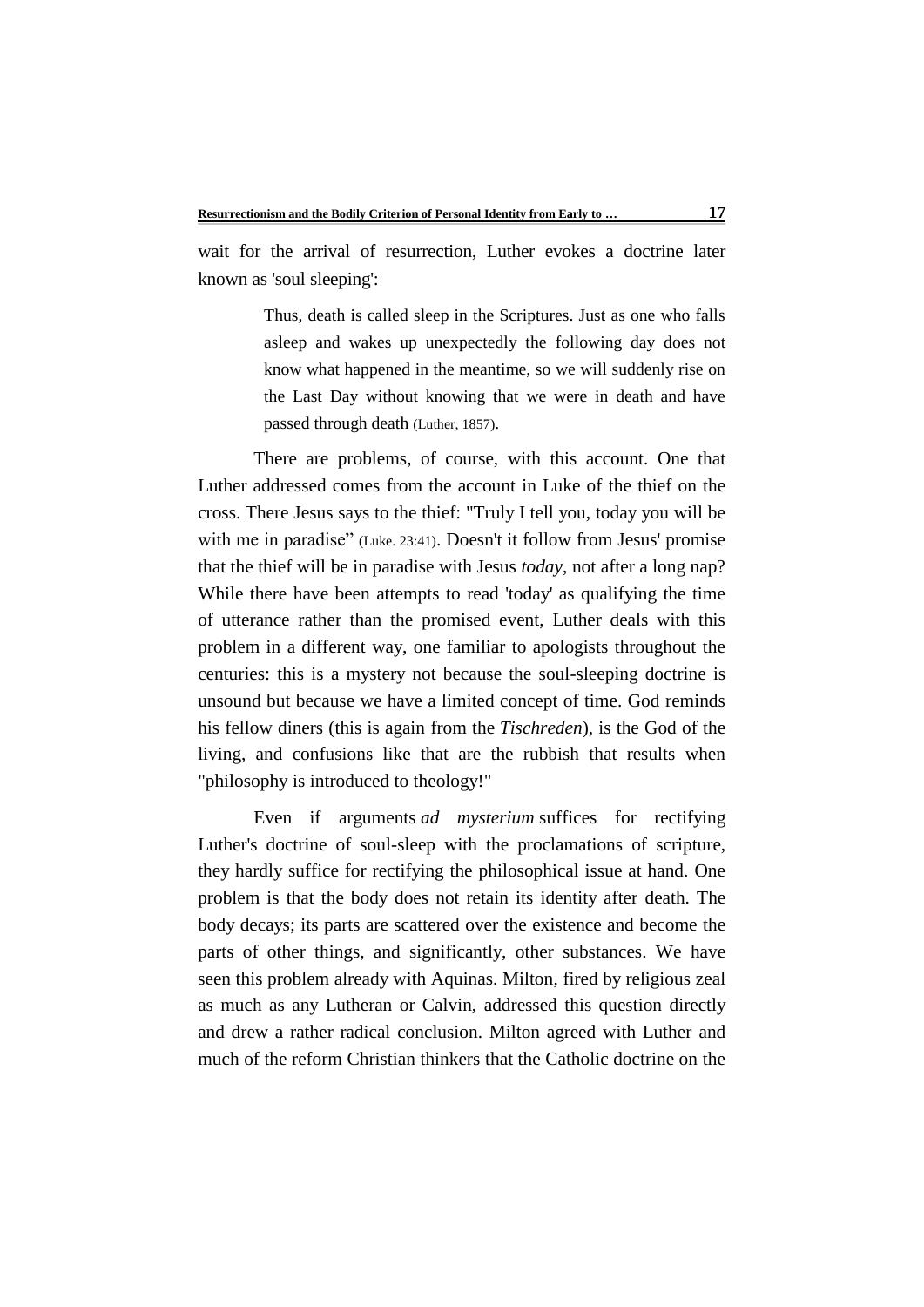soul's natural immortality was wrong philosophically and wronged theologically. Death, according to him, is neither the result of natural causes nor something that happens to the body alone; death, instead, is the wages of sin. In the supernatural order of things, the punishment of death is not eternal suffering, but something, to the mind of many at least, far worse: utter extinction. "For what could be juster," Milton writes, than that he who had sinned in his whole person should die in his whole person? Alternatively,... that the mind, which is the part principally offending, should escape the threatened death?" (Milton, 1825). Milton concludes that, between earthly death and the Day of Judgment, the person, the whole of body and spirit, ceases to be. The person is not asleep; the person is extinguished. How are we to think of the identity of the pre-death and post-death person? What makes them the *same* person? Milton's answer is again that dissatisfying argument *ad mysterium*: "Since then this mystery is so great, we are admonished by that very consideration not to assert anything respecting it rashly or presumptuously, on mere grounds of philosophical reasoning... If we listen to such passages and are willing to acquiesce in the simple truth of Scripture, unencumbered by metaphysical comments, to how many prolix and preposterous arguments shall we put an end?" (Milton, 1825).

Among Milton's near contemporaries was Thomas Hobbes, who agrees with Milton that death is the wages of sin. The eternal life humanity was intended to enjoy in the Garden of Eden was not a spiritual or other-worldly place; it was a real place, here on earth, with rocks made from minerals and humans from flesh and blood. Life in the world to come likewise will be of the same. Hobbes believes that it will be this very earth. All talk of spirit in the scriptures is too readily misunderstood, Hobbes argues:

In the most general acceptation, the word body signifieth that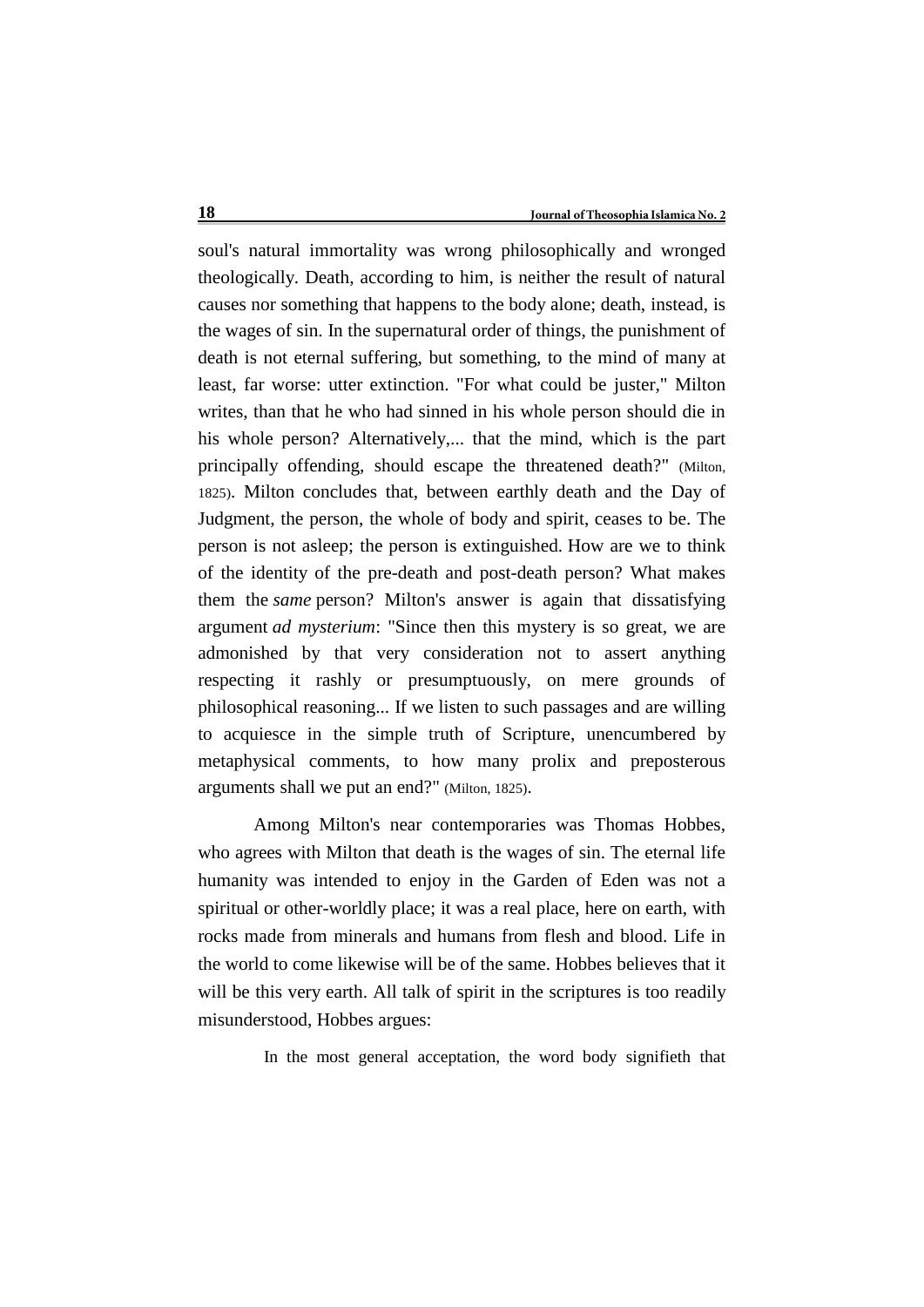which filleth or occupieth some certain room or imagined place; and dependeth not on the imagination, but is a real part of that we call the universe. For the universe, being the aggregate of all bodies, there is no real part thereof that is not also body, nor anything properly a body that is not also part of that aggregate of all bodies, the universe. The same also, because bodies are subject to change, that is to say, to a variety of appearance to the sense of living creatures, is called substance, that is to say, subject to various accidents: as sometimes to be moved, sometimes to stand still; and to seem to our senses sometimes hot, sometimes cold; sometimes of one color, smell, taste, or sound, sometimes of another. Furthermore, we attribute this diversity of seeming, produced by the diversity of the operation of bodies on the organs of our sense, to alterations of the bodies that operate and call them accidents of those bodies. Moreover, according to this acceptance of the word, substance and body signify the same thing; therefore, substance incorporeal are words which, when joined together, destroy one another, as if a man should say, an incorporeal body (Hobbes, 2002, p. 293).

Like Milton, Hobbes is committed to a physicalist interpretation of personal identity and, therefore, to a physicalist doctrine of the resurrection. However, when we examine pose the question to Hobbes, What happens to the body between the time of death and the moment of Resurrection? Furthermore, How can one be sure that it is the same body? We find not an argument *ad mysterium*, but no argument at all! Persons are bodies, plain and simple, Hobbes contends. At the resurrection, this body is resurrected, and in being so resurrected, *you* are resurrected. That is the doctrine, but we do not find any defense that might satisfy the contemporary metaphysician.

So while this paper shows how the Reform-era Christians were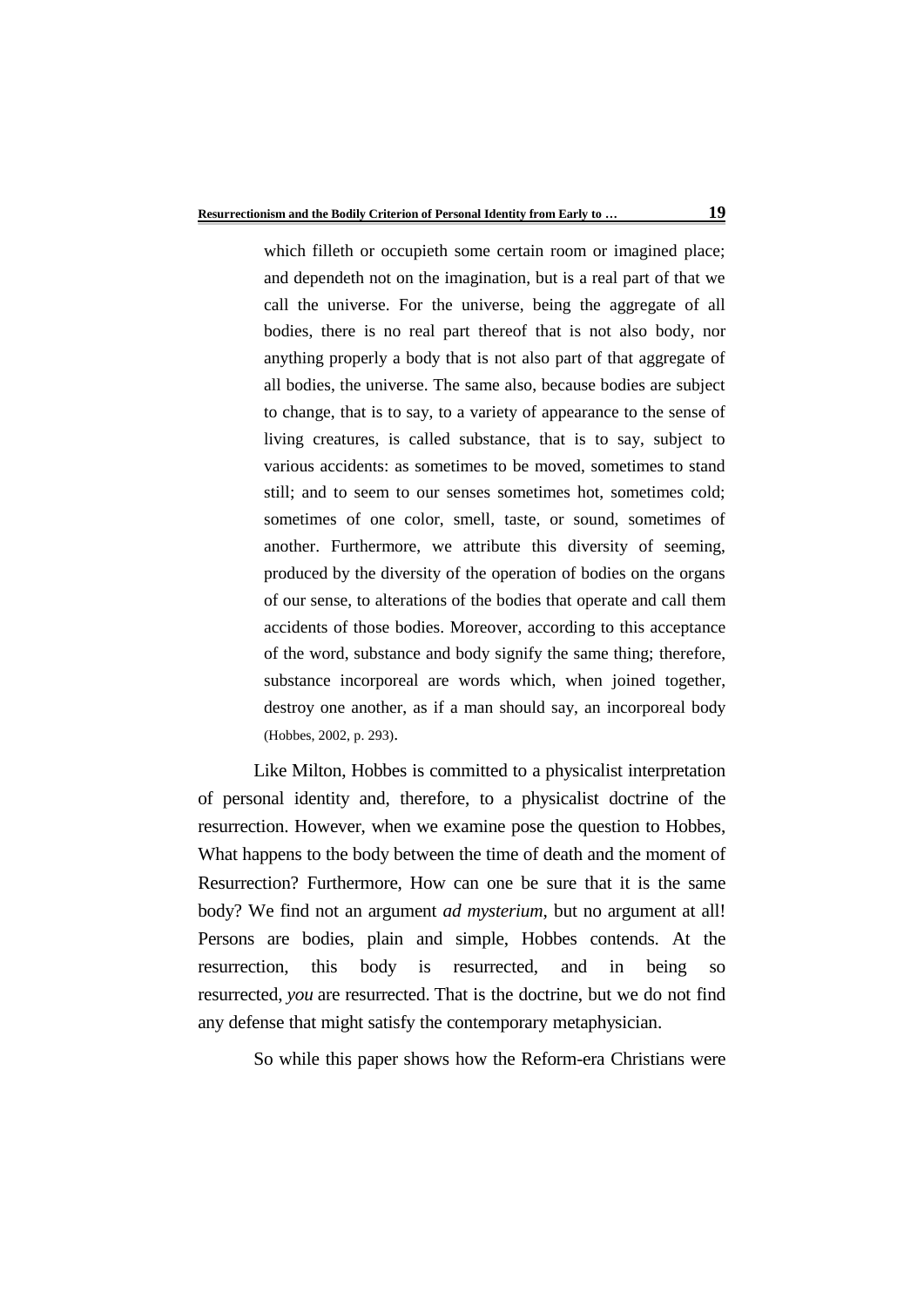committed to a bodily criterion of personal identity and a physicalist understanding of the resurrection, it remains to see whether this doctrine is conceptually feasible. We do not think that Luther, Milton, or even Hobbes have done a sufficient job showing it. The chief obstacle this account suffers is making an account for the identity of the pre-death and post-resurrection person. It has to be said that the consensus among philosophers is not in favor of the doctrine. Among philosophers today who argue on behalf of the bodily criterion of identity—that a person is a body—most believe this entails death. When the body dies, the person dies. As we have seen, Milton agrees with this but argues that this same person is yet resurrected—reborn, as it were—in the world to come. Hobbes and Luther suggest that some perpetual continuity is maintained but are vague as to what exactly it is that underwrites this perdurance. Luther has the most specific answer the person is asleep—but hardly answers how such sleep is metaphysically possible. So let us now turn to examine the bodily criterion of identity and see if it can be consistent with the resurrection doctrine.

## **Resurrectionism for Philosophers**

Here is a typical statement of the bodily criterion of identity:

(1) For any x and y, x is the same person as y only if x has the same body as y.

The problem most commonly thought to confront defenders of the bodily criterion of identity is that scenarios are at least conceivable that violate the criterion and yet seem, intuitively, to maintain personal identity; conversely, some scenarios are, again, at least conceivable, but seem to imply a loss of identity and yet satisfy the criterion. Relying solely on the bodily criterion—arguing that not only is bodily sameness over time necessary for personal identity over time, but *sufficient*—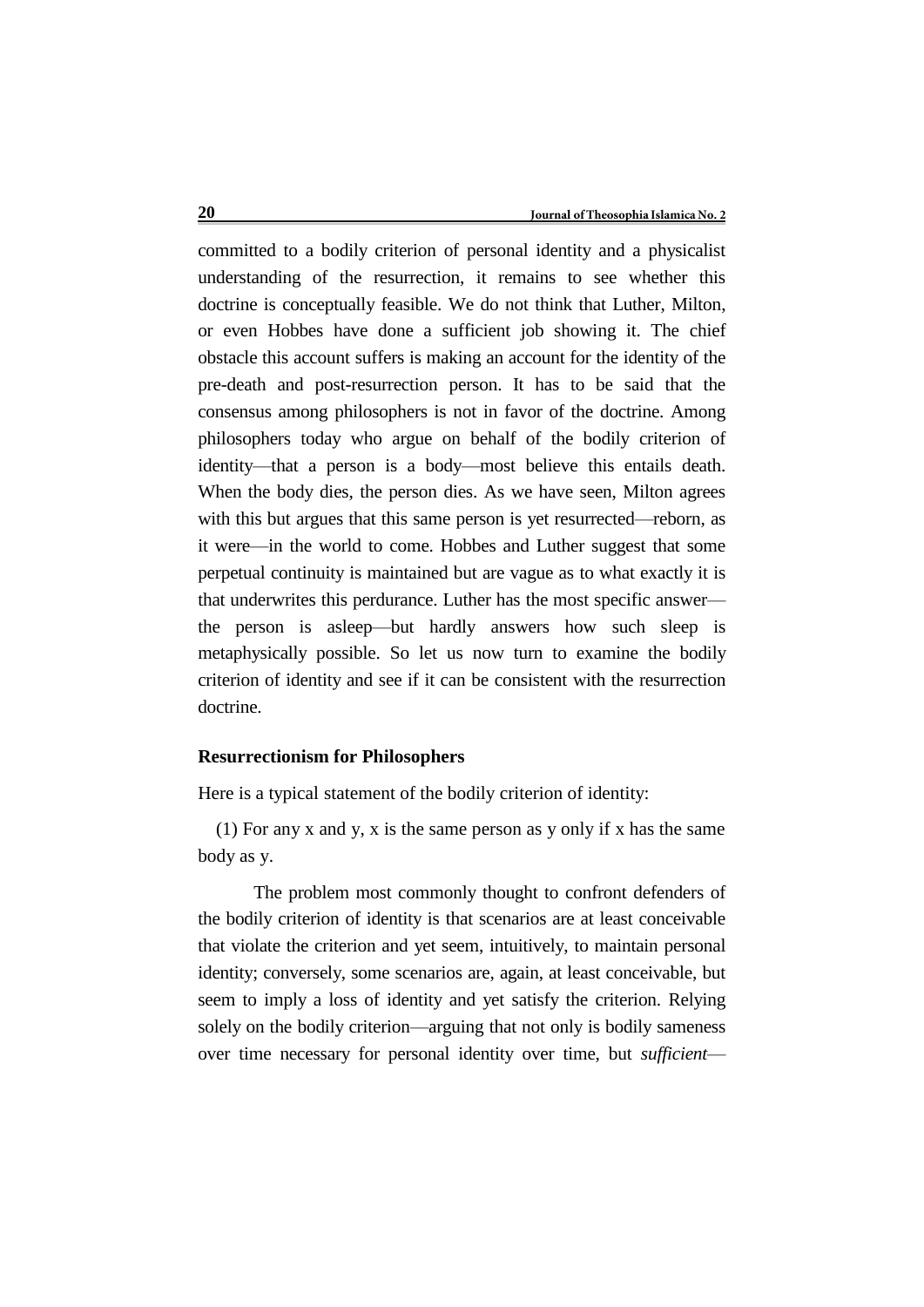thus is often thought to untenably challenge certain other criteria for personhood that we—philosophers and the public alike—are reluctant to give up. For example, consider a person who has entered into an irreversible vegetative state. Many would say that while the body still exists, the person no longer does. Alternatively, consider a person who, waking from a coma, has lost all memories, beliefs and desires from the earlier life. Again, many find it to be intuitively true about such a scenario that the former person no longer exists, even though that same body does. Venturing into more distant possible worlds, consider a person who steps into a tele transporter which records in perfect exactitude the physical state of the current body, destroys that body, and then creates an exact replica somewhere else. Again, many, like Derek Parfit, believe that this is good enough for personal survival even though it fails to meet the bodily criterion of identity. John Locke seemed to believe a person could go to sleep a prince and awake a pauper.

This is all familiar territory for anyone who has reviewed the literature on personal identity from the last forty years or so. What I would like to focus on is the specific and unique challenges that the resurrectionist faces in light of the debate over the bodily criterion. If my foray into the historical material is correct, then the doctrine of resurrection in Judaism, early Christianity, and Reform Christianity is explicitly understood in a manner consistent with the bodily criterion of identity. I want to claim that the resurrectionist faces especial problems when it comes to maintain this criterion consistently, but also has an especially powerful conceptual tool to cope with those problems—namely, God. So in what remains I want to discuss those problems and then examine whether this tool is powerful enough to overcome those objections.

It has to be said that most defenders of the bodily criterion of identity do not believe that there is any such thing as life after death.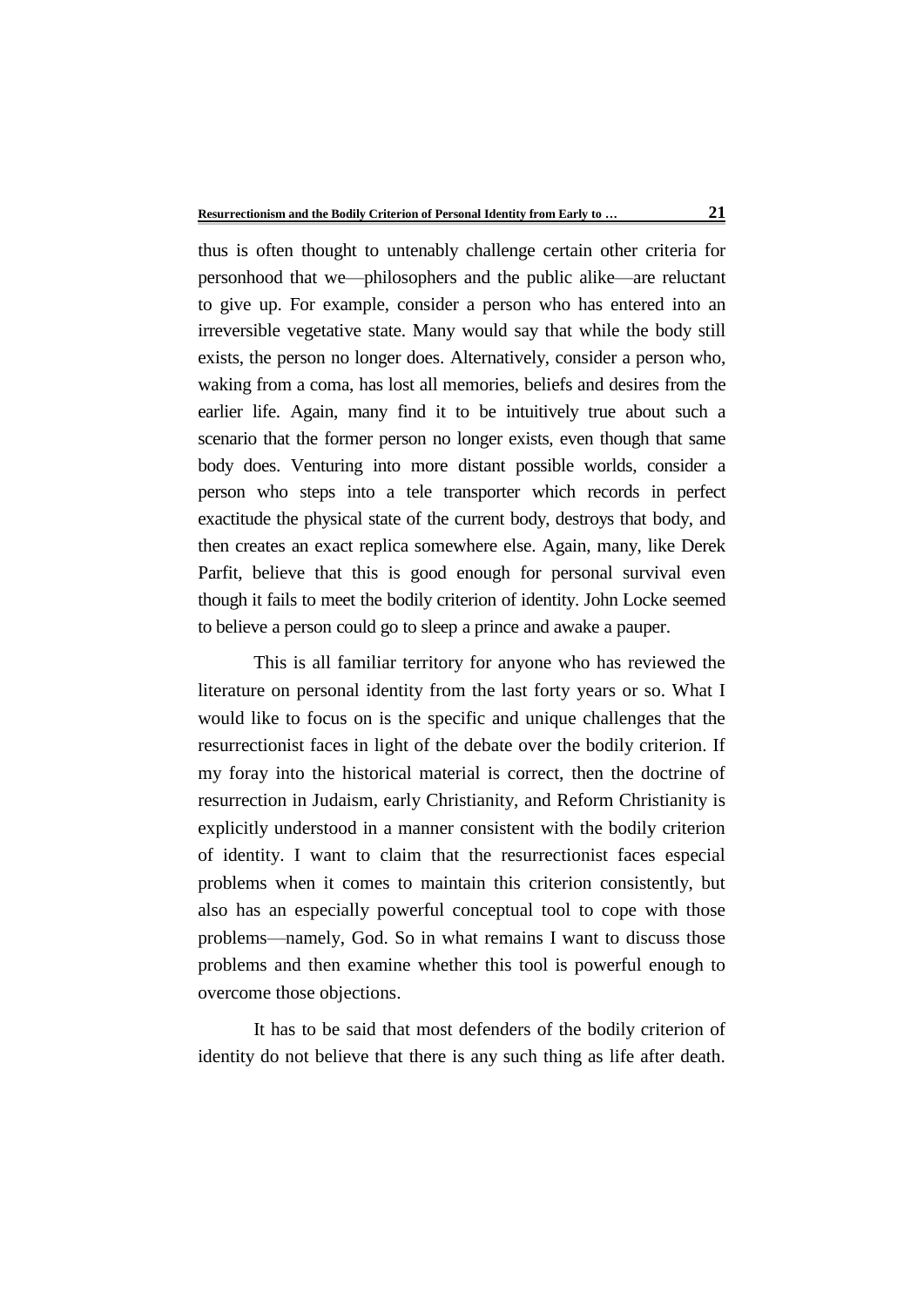This is for the obvious reason that, when the body dies, so does the person. The especial problem that resurrectionism poses for the defender of the bodily criterion of identity is explaining how the person can survive the death of the body, or at least survive an intermittent period of death, given that the person *is the body*. When the body dies, it starts to decay. Given time enough, the body decays completely, and its parts become the parts of other things—rocks, soil, trees, hedgehogs, even other persons. It's important to note though that the death of the body, unlike perhaps the death of a person, does not mean that the body ceases *to exist*. The body proper does not cease to exist until it has sufficiently decayed. What constitutes 'sufficiently' is probably a vague boundary. At the extreme, we can certainly agree that decomposition down to the atomic level and reabsorbtion of those atoms into other things constitutes the *destruction* of the body.

Let's deal with each of these problems in turn. First, there has to be strict or numerical identity between the resurrected and the current me. A person exactly like me will not be me. The bodily criterion can handle this insofar as it stipulates that the resurrected person will be me just in case the same body has been resurrected. Two objections might be raised here, one scriptural and the other philosophical.

Paul says that through resurrection we will be raised in a new, glorified body—in fact, in an incorruptible body. Similarly, while it is clear that Jesus was resurrected in a body very similar to his corruptible body (there were, after all, the stigmata and spear wounds shown to Thomas), his resurrected body still does things we cannot imagine a corruptible body to do. I see no reason why we cannot believe that the corruptible and incorruptible bodies cannot be comprised of the same stuff. Of course there would have to be some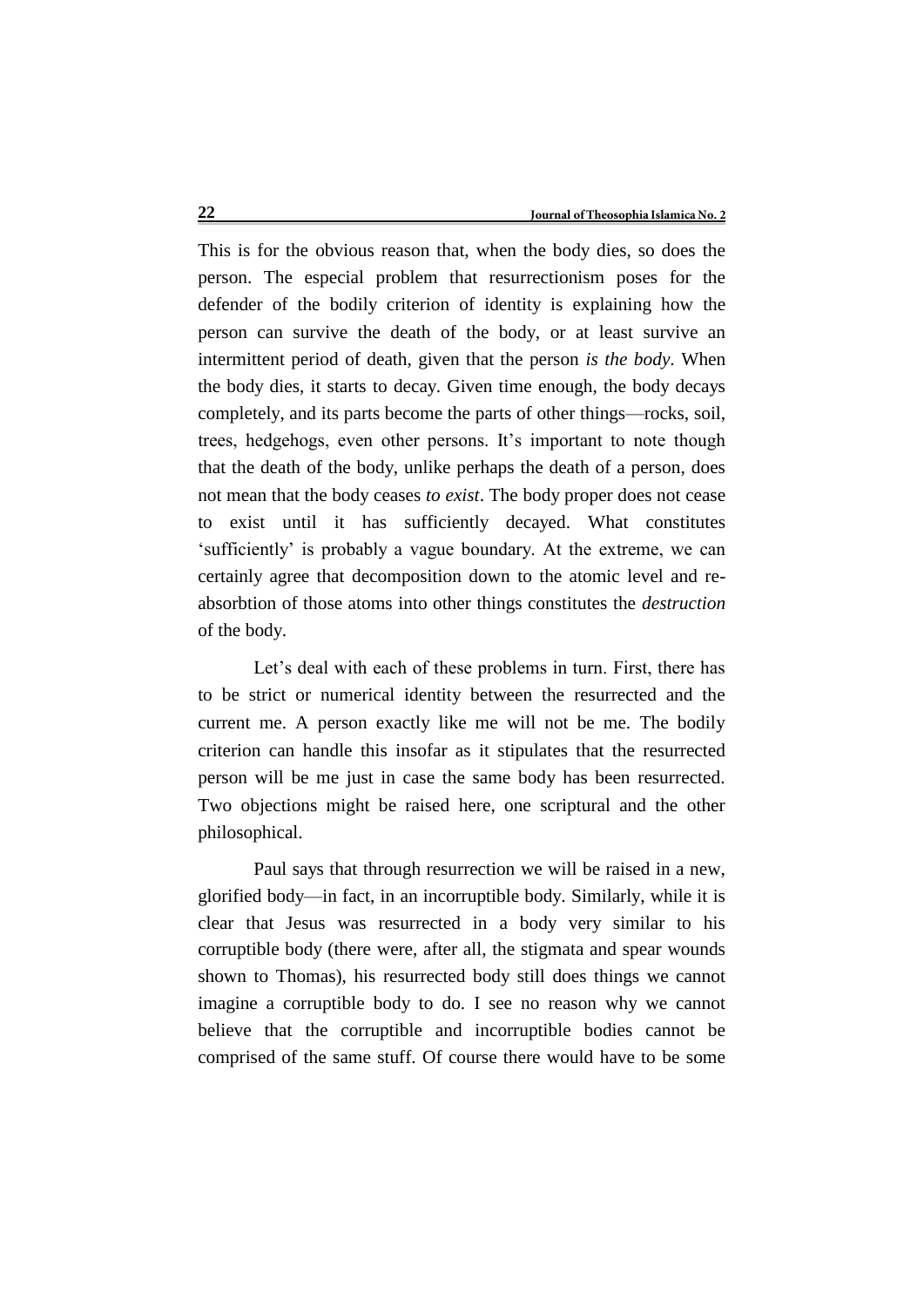miraculous re-ordering of things such that carbon-based life-forms like ourselves do not suffer the types of injuries or corruptions that we do today, but I see no reason why God, in his infinite power, could not make the suitable arrangements.

The philosophical answer, coming off the scriptural one, has to be that, in order to satisfy the bodily criterion, it is the *same body*, and this means, a body made from the *same stuff*. Again, I am assuming on the basis of intuition and expectation of agreement less than argument—that disassembly and reassembly are disassemblings and reassemblings of *the same thing*. So for the resurrection of my body to constitute *my* resurrection it has to be the *same body* and that means the re-collection, reassembly and reanimation of the same stuff that constitutes my body today.

I want to defend this idea against two important objections. The first objection denies that this criterion is even satisfied *in this life*, let alone in the world to come. Being metabolic, bodies are constantly shedding material and incorporating new material. I am the same person today—let's stipulate—that I was twenty years ago, but I am not the same body. Today I have gray whiskers but twenty years ago I had none at all. This seems to be a problem, but there is an easy, if unsatisfying, solution. We can say that Michael Today is the same person as Michael 1990 insofar as Michael Today had no whiskers in 1990 and that Michael 1990 has gray whiskers in 2010. To make this solution satisfying we need to adopt some criterion that allows for there to be the same body at times as dispersed as 2010 and 1990 I recommend the following, taken from Quinn 1978:

> (2) For any x and y, some body of person x is spatiotemporally continuous with some body of person y only if there are spatiotemporal loci  $l_1$  and  $l_2$  such that some body of x is at  $l_1$  and some body of y is at  $l_2$  and there is a continuously ordered set of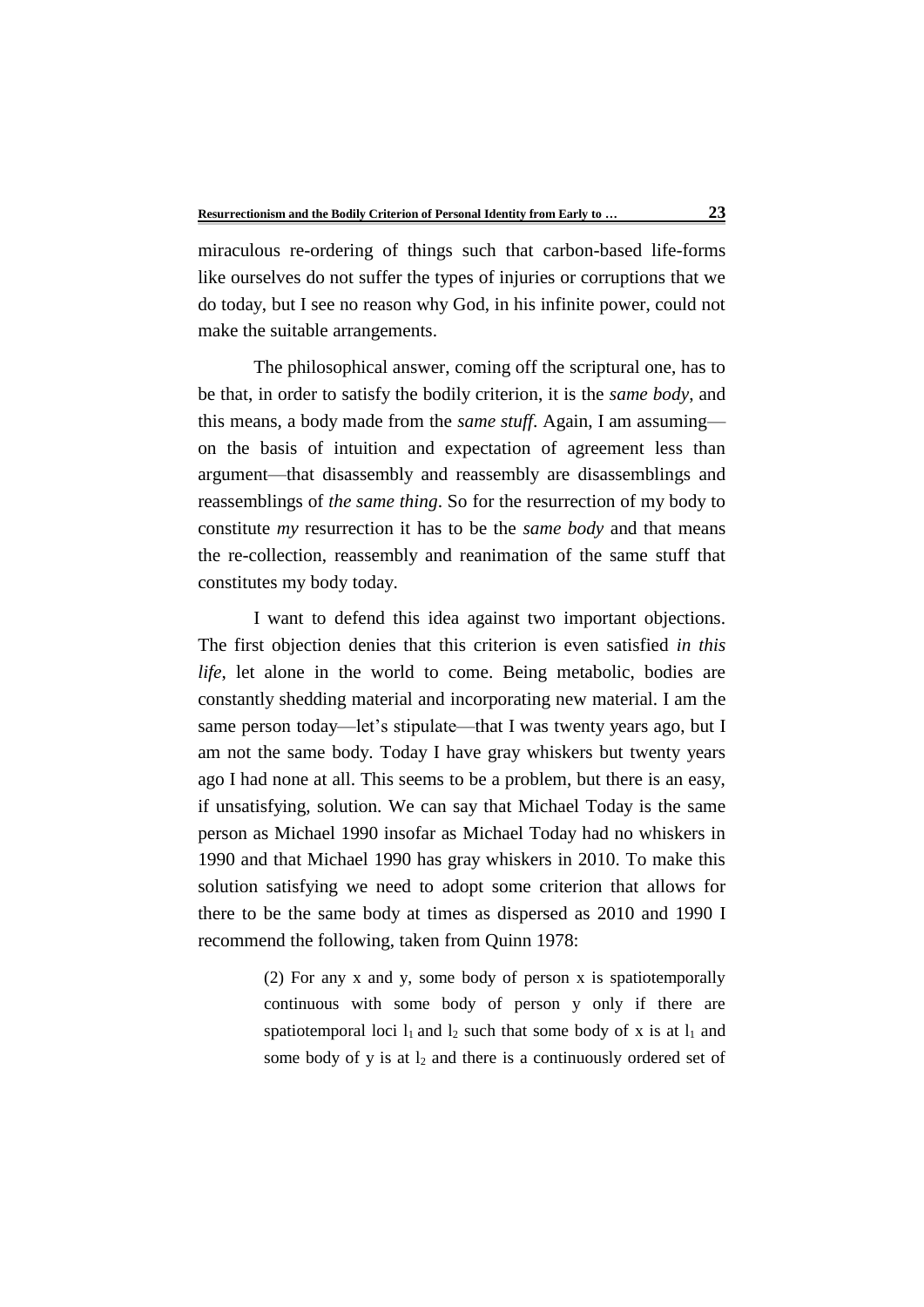spatiotemporal loci such that  $l_1$  and  $l_2$  are members of that set and there is some physical object at every locus in that set.

Observe that this criterion is satisfied even if my bones turn to dust between  $l_1$  and  $l_2$ , or if I am burned and my ashes scattered to the winds. It could be the case, as Quinn claims, that my body today is spatiotemporally continuous by this standard with my body in 1990 even though these bodies do not share a single proper part (Quinn, 1978, p. 112)!

(2) as an interpretation of (1) implies that resurrection is consistent with the bodily criterion of identity just in case the parts that make me in the world to come are spatiotemporally continuous in the way outlined by (2) with my body now. There is one strong objection to this view: what is to stop elements of the same set from comprising proper parts—at different times, admittedly—of different persons? For example, the atoms that were part of Michael 1990 might also be part of Thomas 2010. Who then *is* this set of atoms?

This of course is just an iteration of the problem that Aquinas confronted, and I am going to argue that Aquinas' solution to this issue is passable and consistent with (1) and (2). Mark Johnson has argued that this problem, the problem of perimortem duplicates, effectively refutes bodily accounts of resurrection based upon principles like (2).

Recall that the problem posed by duplicates is that multiple persons could be constituted from the same matter. Aquinas considers this in the case of cannibals: the matter that constitutes the persons of generation X is the same that constitutes the persons of generation Y and Z. Thus, when at the Resurrection everyone is raised at once, there will not be enough matter to go around to reconstitute each person, and creating new matter won't solve the problem because that would violate (2). Aquinas' solution, you will recall, relies on a *deus*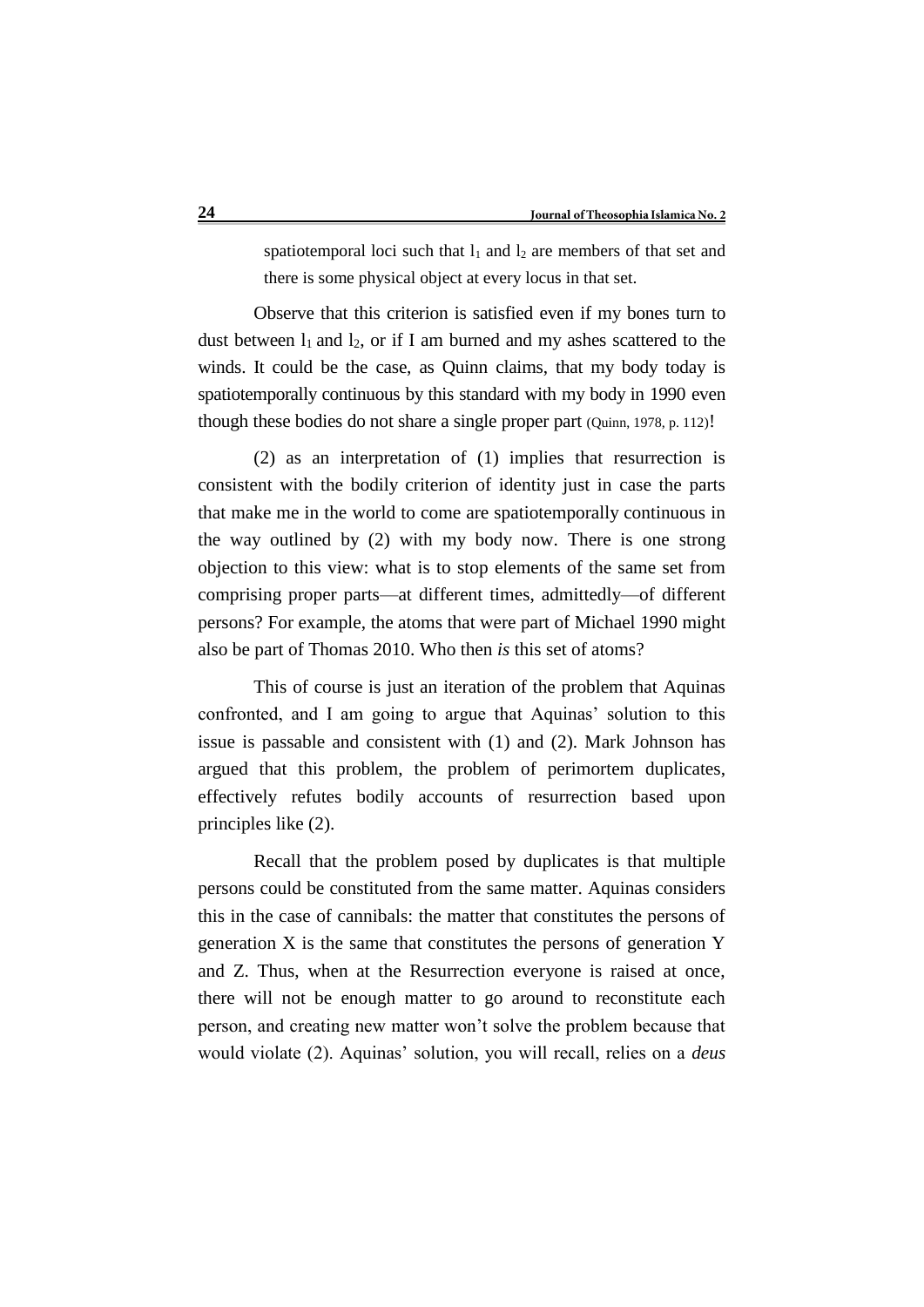*ex machina*; God vigilantly monitors our earthly going-ons to ensure that such potential outcomes are never realized. The *deus ex machina* appeal can then be given some credibility when supplemented with an argument from justice (it would be unjust for God not to forestall such possibilities).

Johnston's argument against this is somewhat complicated, but I believe it can be summarized briefly as follows:

> Assume that permiortem duplicates are possible—that some elements of the set of stuff that constitute Michael also constitute James, although never at the same time. It's important for Johnston's argument that this *could* happen—however unlikely, through the normal workings of the laws of nature; it is a highly *improbable* outcome, but not a *miraculous* one. Assume also a principle like (2). At the Resurrection, a body is reproduced out of elements that constituted at one point both Michael and James. If so, Johnston reasons, "the one body that then results would be the body of *each* of the perimortem duplicates" (Johnston, 2010, p. 33). In this case two distinct people have become one and the same person, an absurd result. "Bodies are stuck in this life," he concludes (Johnston, 2010, p. 36).

My response to this, like Aquinas, is to accept that God would never allow this potential outcome to take place. Johnston argues that this will not do. This solution brings God in 'too late,' he says. If it is true that,

- (a) necessarily, if a body y at  $l_2$  is spatiotemporally continuous with a body x at  $l_1$ , then y is the very same body as x,
- (b) perimortem duplicates are possible, and that
- (c) necessarily, if a body z reproduces exactly bodies x and bodies y at some later  $l_3$ , then z is the very same body x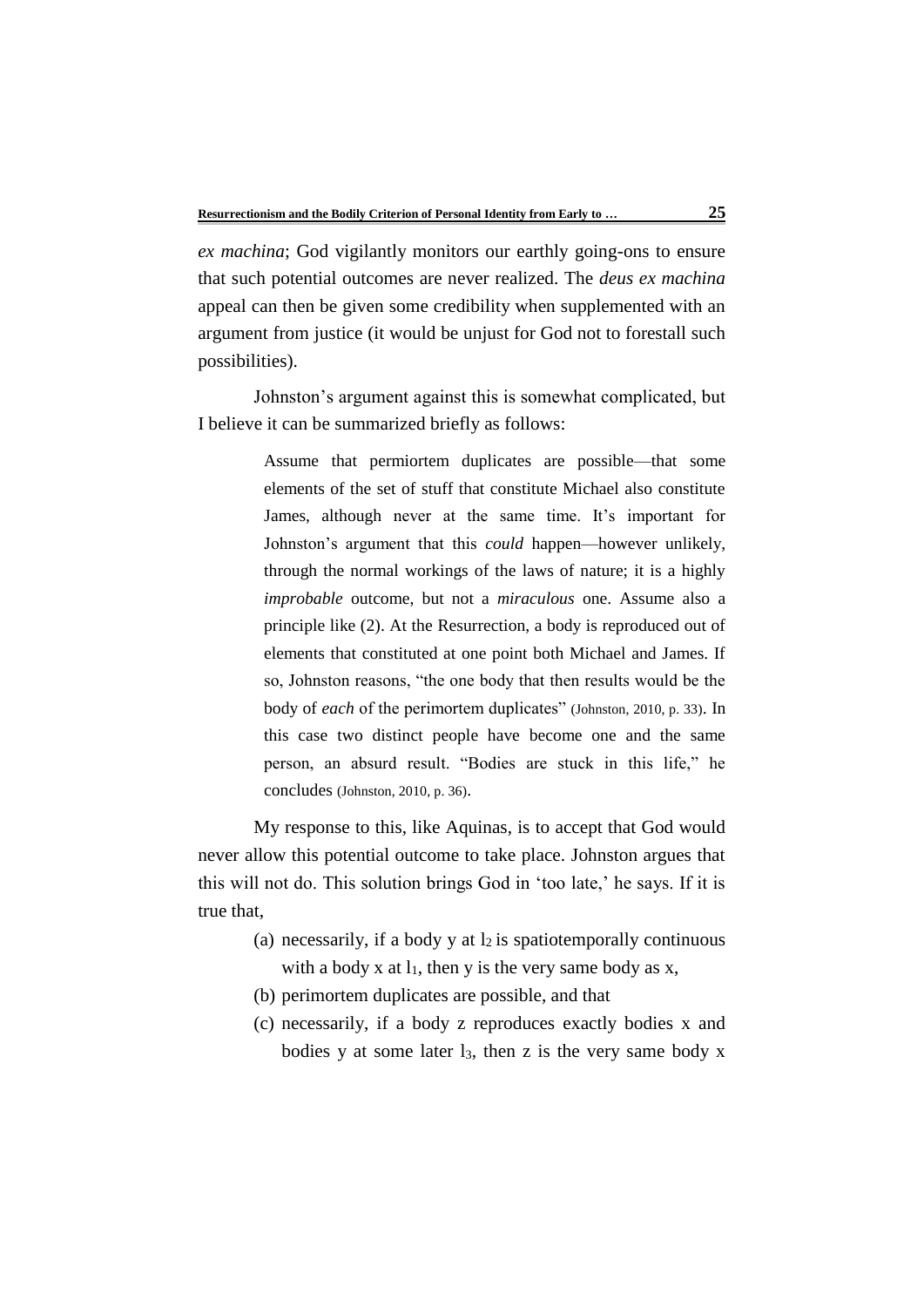come back into existence and the very same body y come back into existence

So,

(d) necessarily, there are no distinct bodies x and y with the same perimortem state such that z reproduces both x's perimortem state and y's perimortem state.

Now, what if someone argues, as I have suggested before, that (d) in fact is true because God's justice is inconsistent with the problem of perimortem duplicates insofar as if they were allowed than one, another, or neither would face their just desserts? If so, then (d)'s truth does not follow from (a), (b) or (c), but is rather added after the fact. This is the sort of move that Johnston argues is 'too late,' for (d) is a logical consequence of (a), (b), and (c). (d), Johnston argues, does not follow from divine, but from merely *mundane* necessity. As he puts it, "[i]t is not thanks to God's just will that if  $x = y$  and  $y = z$  then  $x = z$ . A will has no room to insert itself *here*." (Johnston. 2010, p. 37).

I agree, not as a matter of divine but of mundane necessity (d) follows from (a), but the problem, I submit, with its following from (a), (b) and (c) is not a problem for the bodily criterion of identity but for the idea that we need to be *essentialists* about identity.

Johnston is offering a familiar sort of argument: from the fact that some unlikely counterfactual *could obtain* we conclude that some actual state of affairs logically implied by the principle is affected. For example, we might be tempted to conclude that because some other being *could* have all of my memories, perceptions and experiences and yet not be me that I now am not *essentially* this collection of memories, perceptions and beliefs. I don't deny that this is true, but this does not show that I am not *in fact* these things; it shows only that I am not *essentially* these things. The same applies to Johnston's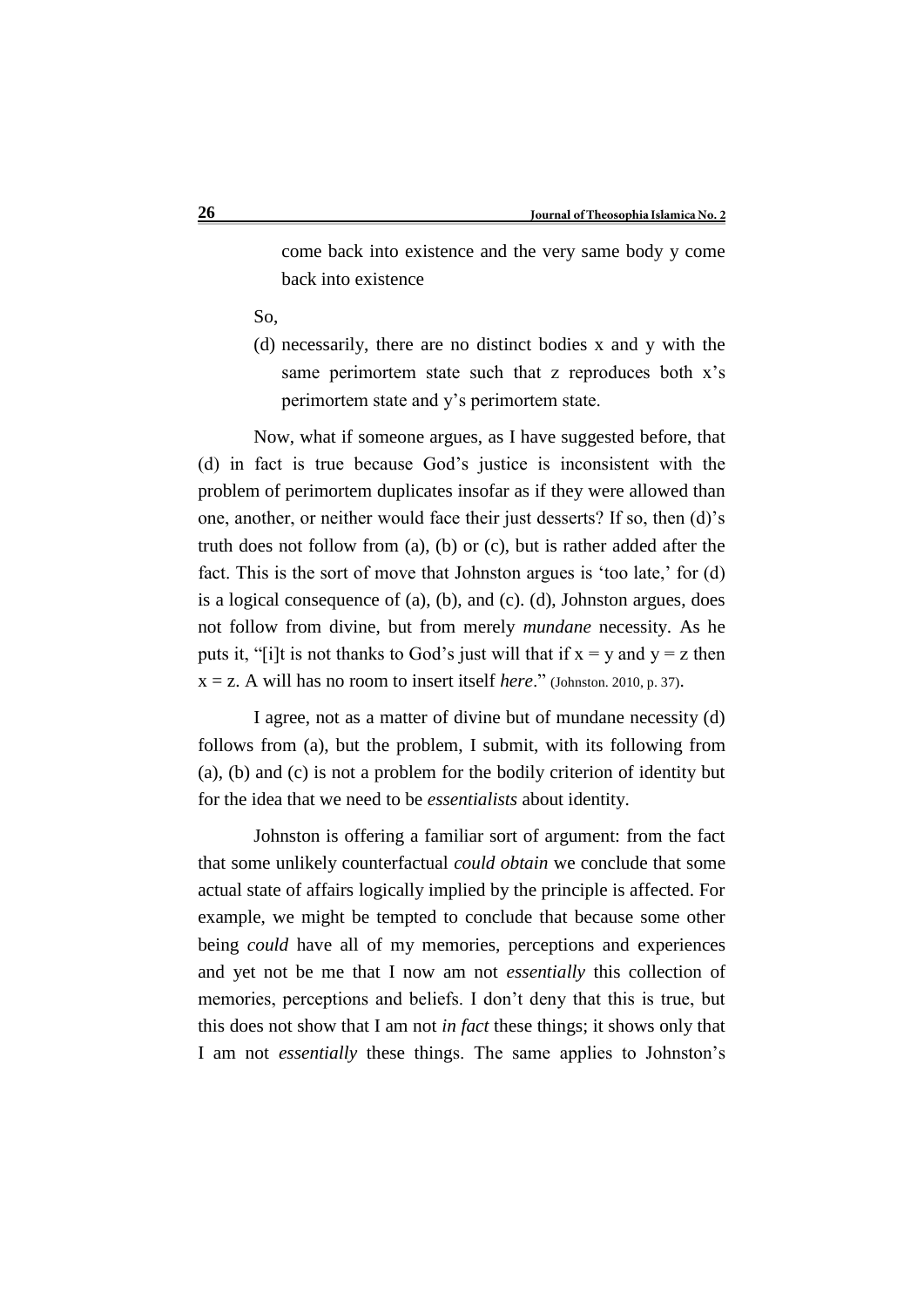arguments: If Johnston is right, then (2) does not reveal anything true about what a person is *essentially*, but to this one may reply, why worry about essences? Consider, as Johnston does, the Ship of Theseus: it leaves port from Athens on a circuitous journey to Delos. Along the way, it *could be* the case that every board of timber is replaced as it weathers with new boards found as driftwood. It could also be the case that some enterprising sailor picked up the discarded boards and reconstructed them in the exact model of the ship that left the port from Athens. Let us say that these two ships arrive in Delos simultaneously. Which is the ship of Theseus? This scenario would precisely present the absurd result that Johnston worries about it. We should not know what to say, not because the facts are not all available, but because the facts cannot settle the matter. Of course, Johnston is correct: because this is possible, it shows that the ship of Theseus is not *essentially* the form and material of the ship that left Athens. All the same, we think it is equally absurd to claim that, *because this could happen*, on normal journeys, when there is no duplication or other such shenanigans, that we are unsure what to say about whether the ship is reaching port in Delos *is* the ship of Theseus. Just so, we conclude that (d) *is* a logical consequence of (a), but only if we qualify (a) with *necessary*. However, we see no reason why we need to do that. (2) is just fine, and (2) is not modally qualified. So long as we give up on a commitment to essentialism, then we are free to assert (a), (b), and (c) along with an auxiliary premise stating God's ultimate justice such that (d\*) follows:

 $(d^*)$  there are no distinct bodies x and y with the same perimortem state such that z reproduces both x's perimortem state and y's perimortem state.

This paper claim that we can accept (2) as a statement of the bodily criterion of identity without getting caught in the sort of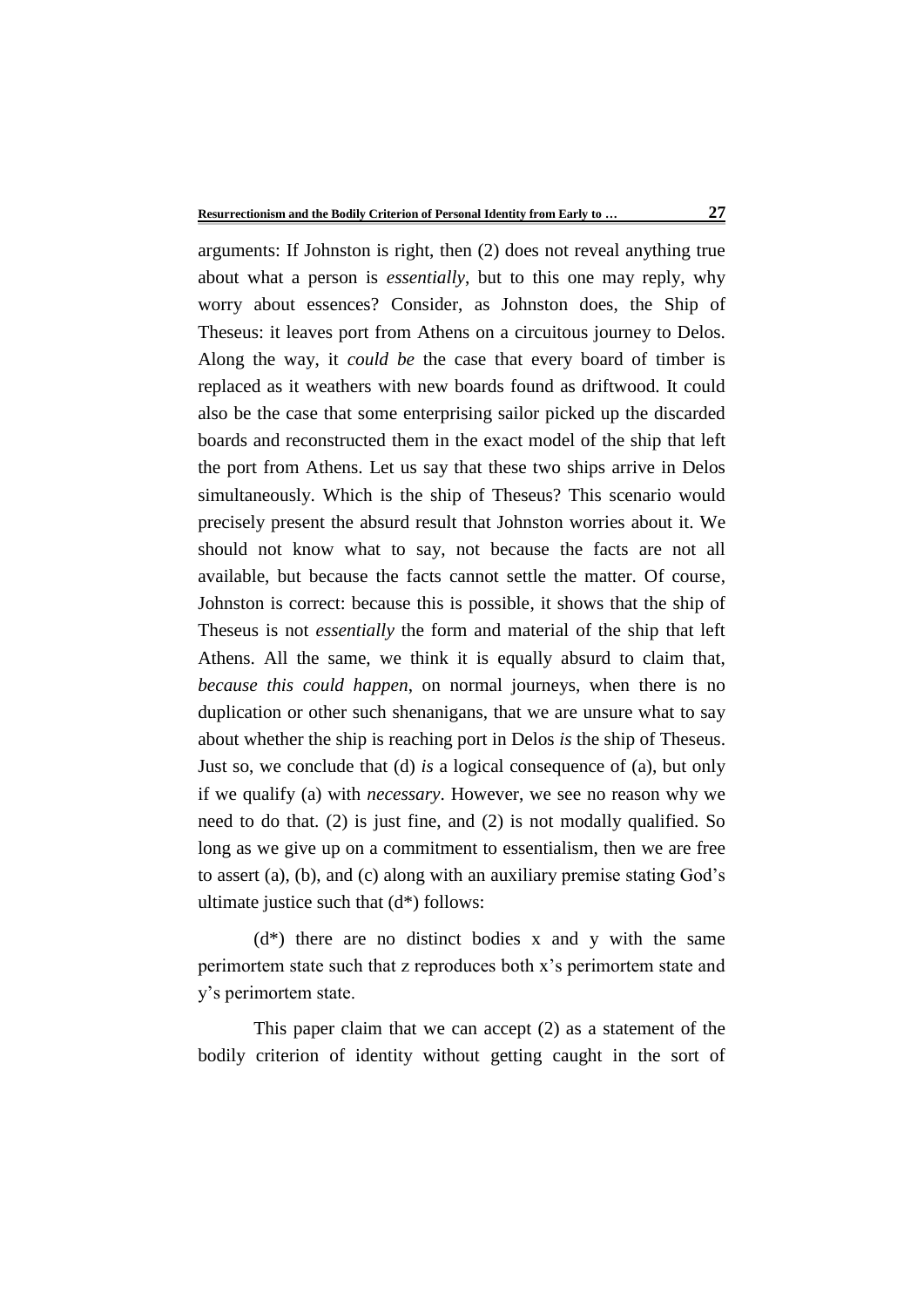absurdities staked out by Johnston only if we can accept that a person is his or her body, but not *essentially* so. Room in the literature already exists for this sort of theory in the work of Parfit and Nozick.

Returning in summary to the question of resurrectionism and the bodily criterion of identity: resurrectionism maintains that each person will die but will also, on the last day, be resurrected in the world to come. Reform Christian thinkers thought that this should be interpreted to mean that the same body, dead at one point, is resurrected by God and the person resurrected insofar. So long as we can accept that this is so by God's fiat rather than essential, the Reform Christian commits no inconsistency in holding to the doctrine.